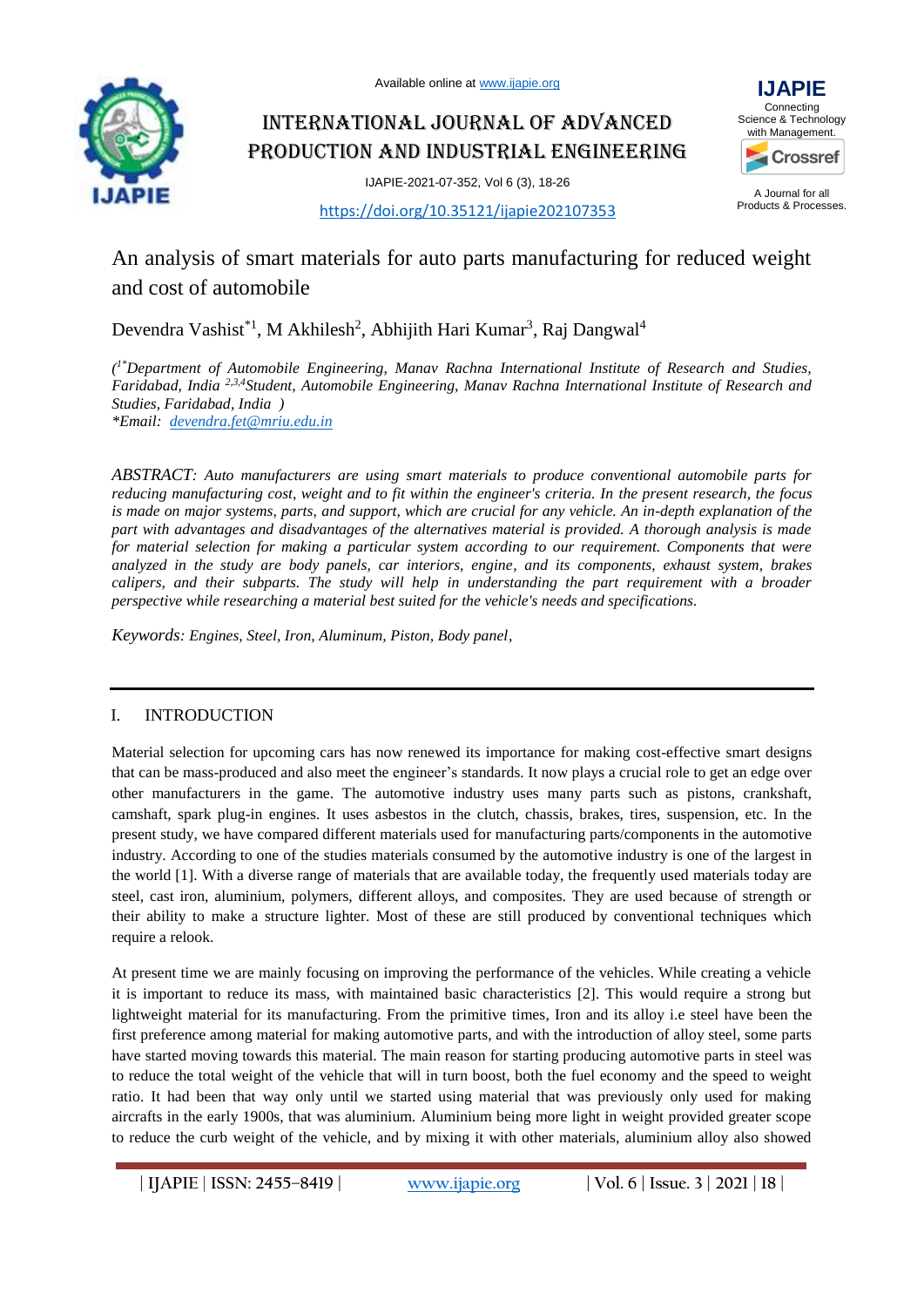more structural strength than other counterparts and steel too. Both steel and aluminium alloys are used in making body panels and other engine block parts.

With expansion of new combinations of materials, which helped in the increased durability and reliability of the parts of vehicles This has led to further increase in analysis in material sciences. The development is seen in the automotive industry too as more and more lighter, better, safer materials are developed. Increasing standard of safety and quality which has helped in the innovation of new materials has helped in cutting the cost of the vehicle. It has bee witness that ongoing battle between the manufacturers to make more advance components has helped competition which further led to improved quality of the existing part [3–5].

Proving the above statement credibility industry is working on plastic / its mixtures for component manufacturing. It was first used as a polybag, it was the ford engineer's that first used plastic in the making of a car, for the production of 1982 ford sierra bumper. Nowadays most of the manufacturers use plastic for making body panels or the interior of the car. Almost 10% of vehicle weight account for plastic. A high use of polyolefins (i.e. polypropylene and polyethylene) has been seen in bumpers, fuel tanks, battery trays etc.

The last major type of material that is used in a vehicle is the polymer composites. Composites are used since when the steel is used. We can see polymers in the interior of the car as well as the chassis of the car where we use liquid polymer in the small cavities to provide extra strength to that part and overall increasing the stability of the design. Other parts where we see use of composites are the body panels where we are currently using RRIM instead of thermoplastic that helps in satisfying the structural requirements of it too etc.

In the present study a comparison of different materials on the basis of their properties and the place they are used is made. Best suitable material for manufacturing a part based on material properties and component usage is proposed.

### II. LITERATURE REVIEW

The different automobile components that are reviewed are engine, car interiors, body panel, exhaust system, brakes and rims.

### 1. **Engine**

For road transport vehicles are required and internal combustion engines is the main system that propels the vehicle. Serrano [6] referred that it will be impossible to replace engine in vehicles. Even now this statement is true, even though a lot of research is going on electric and hybrid vehicles. Engine is the heart of any automobile and it's the place extreme conditions are found. The parts inside engine moves in thousands of rpm and temperatures are high. Only a few materials can withstand these conditions with proper working. A comparative chart is prepared based on part usage and material used and is placed in table 1.

| Table 1 Comparative chart |                                                                                                      |                                                                                                                                                                                                                        |                                                                                                                                                                                                                |  |
|---------------------------|------------------------------------------------------------------------------------------------------|------------------------------------------------------------------------------------------------------------------------------------------------------------------------------------------------------------------------|----------------------------------------------------------------------------------------------------------------------------------------------------------------------------------------------------------------|--|
| Engine<br>components      | About<br>these<br>components                                                                         | Material used in manufacturing of<br>these components                                                                                                                                                                  | Alternative material available<br>for the manufacturing of these<br>components                                                                                                                                 |  |
| <b>Crankshaft</b>         | Rotating shaft<br><b>Material Proposed</b><br>Forged steel<br>superior performance than<br>cast iron | Forged steel<br>Advantages: Forged steel crankshaft<br>are stronger and possess superior<br>fatigue resistances<br>Disadvantages: They are more costly<br>produce<br>quality<br>lower<br>to<br>manufacturing processes | Advantages<br>Cast<br>iron<br>Cast Iron crankshaft offer<br>lightweight design and cost<br>efficient production<br>Disadvantages: It has<br>many<br>series<br>of<br>defects<br>like<br>segregation, sand holes |  |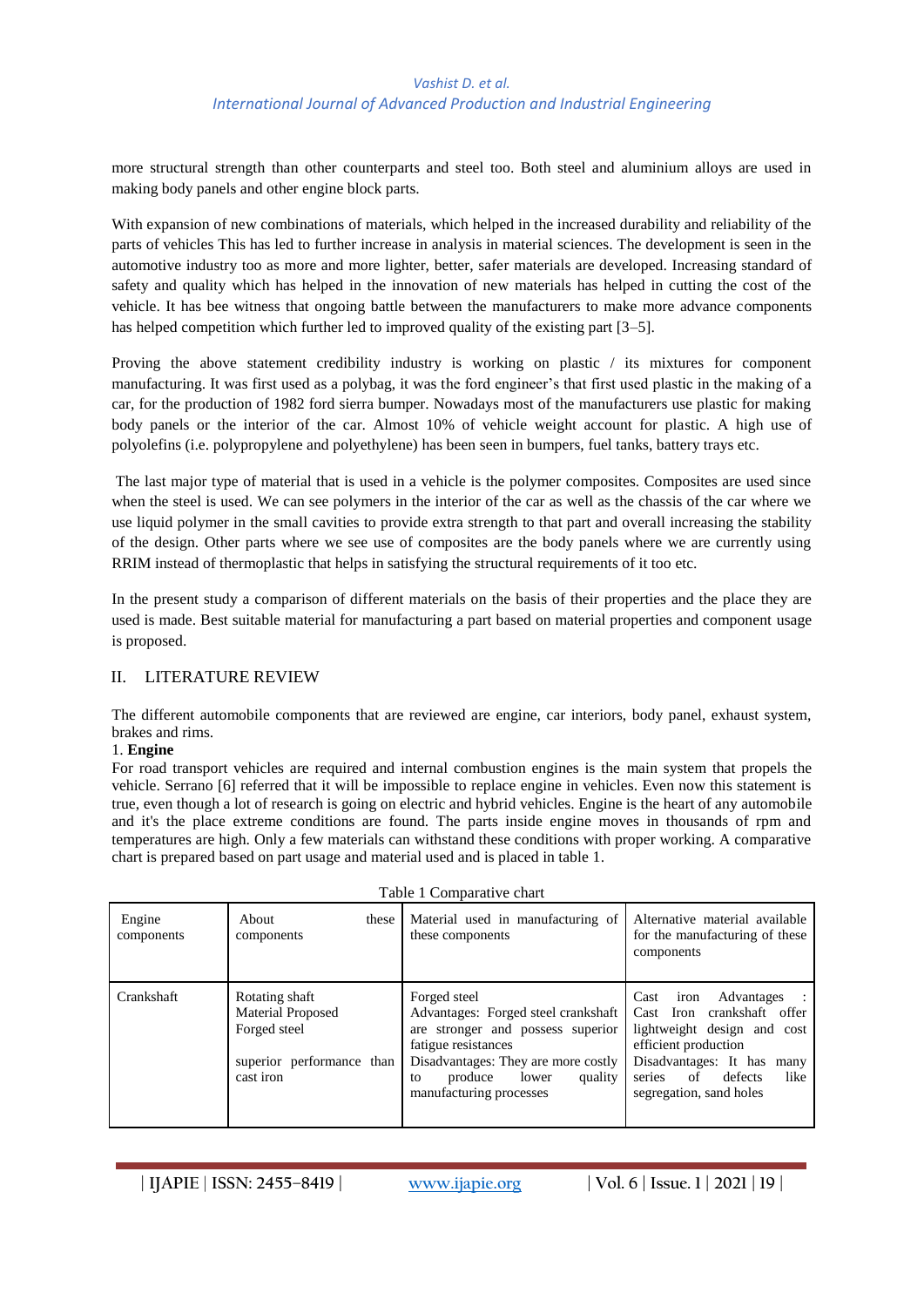| Camshaft                          | IC Engines uses this part <i>i.e</i><br>camshaft<br>for<br>proper<br>functioning of motor and<br>ignition system. [7].                                                                         | Camshaft are made of chilled cast<br>iron<br>Advantage : It has high<br>wear<br>resistances                                                                                                                   | The other material is steel.<br>Advantages: Steel camshafts<br>handle more mechanical loads<br>than cast iron                                                                       |
|-----------------------------------|------------------------------------------------------------------------------------------------------------------------------------------------------------------------------------------------|---------------------------------------------------------------------------------------------------------------------------------------------------------------------------------------------------------------|-------------------------------------------------------------------------------------------------------------------------------------------------------------------------------------|
| Piston                            | Piston is a reciprocating<br>component. It is used in<br>pumps,<br>compressors,<br>hydraulic<br>and pneumatic<br>They are also<br>cylinders.<br>used in<br>similar<br>other<br>mechanisms [8]. | Pistons are commonly made of a<br>cast aluminum alloy<br>Advantages: They have high thermal<br>conductivity<br>Disadvantages: Abnormal wear of<br>cylinder bores.                                             | Other piston material is cast<br>iron<br>Advantages: They are heavier<br>hence produce more torque<br>Disadvantage: It has less<br>thermal<br>conductivity<br>compared to aluminium |
| Valves                            | Valves keep a check on the<br>fluid flow by varing gap<br>opening in passage ways.                                                                                                             | The inlet valves uses materials like<br>chrome while the exhaust valves<br>uses metals like nickel alloy,                                                                                                     | The other alternatives are: For<br>inlet valves: nickel, or alloy<br>steel<br>For outlet valves metallic<br>element, or cobalt-chromium<br>alloys.                                  |
| Engine Block and<br>Cylinder head | An engine block contains<br>the cylinders, and different<br>components.<br>Engine<br>cylinder head is fixed with<br>engine block                                                               | Engine head and cylinder are made<br>of aluminium alloy<br>Advantages: They are lighter in<br>weight<br>Disadvantages: Less<br>stiff<br>as<br>compared to steels thus working is<br>affected at higher loads. | Other alternative is cast iron<br>Advantages: Cast iron is much<br>more durable.<br>Disadvantages: Cast Iron is<br>heavier and does not conduct<br>heat as well as Aluminium        |

### 2. Interior of cars

A. Seat

Seats form the majority of the interior of the car and are a very important component as a good comfortable seat will allow passengers to relax. Materials used for seats are [9].

- i. Nylon fabric: Seats are mostly made of this material. Durability and affordability are the main positive points that favour its usage.
- ii. Leather: It is expensive but market supports this material because of its feel, comfort, elegance, aesthetics, and softness.
- iii. Faux vinyl fabric: This material possesses high quality, it is elegant having low cost. It is comfortable as compared with leather with low cost. It can be easily cleaned and maintained.

So considering all the factors, leather is the best material. But if cost is the issue then the best alternative is faux vinyl fabric that will give you a primary look and also can be cleaned [10].

B. Seat belt

A seat belt is used for safety for the occupants in a vehicle. Once in use they keep occupants fixed to their seats on impact and thus preventing them from hitting with any car interior during impact [11]. Seat belts are long strips which are made from nylon / Polyester filament yarns. These yarns have high tensile strength that is need during impact. The seat belts that are used in cars are of three-point type. These have a single continuous length of webbing [12]. They are called three-point because of its structure which helps in absorbing / spreading energy of the moving body during collision over the other body parts such as chest, pelvis and shoulders. Nylon filament / polyester filament yarn is woven to produce the webbing pattern in the seat belt. As per the research made it is concluded that polyester has better stiffness then nylon and also has lower extensibility. It also produces a strong webbing pattern than nylon and also easy to clean [13].

C. Steering wheel

The steering wheel controls the steering system and the direction of the vehicle travel. It constitutes of a linkage system that connects with the front wheels of the vehicle. Moulded, pigmented vinyl resins / RIM pigmented urethane are basic materials that are used to make steering wheel. Now a day's plastic has also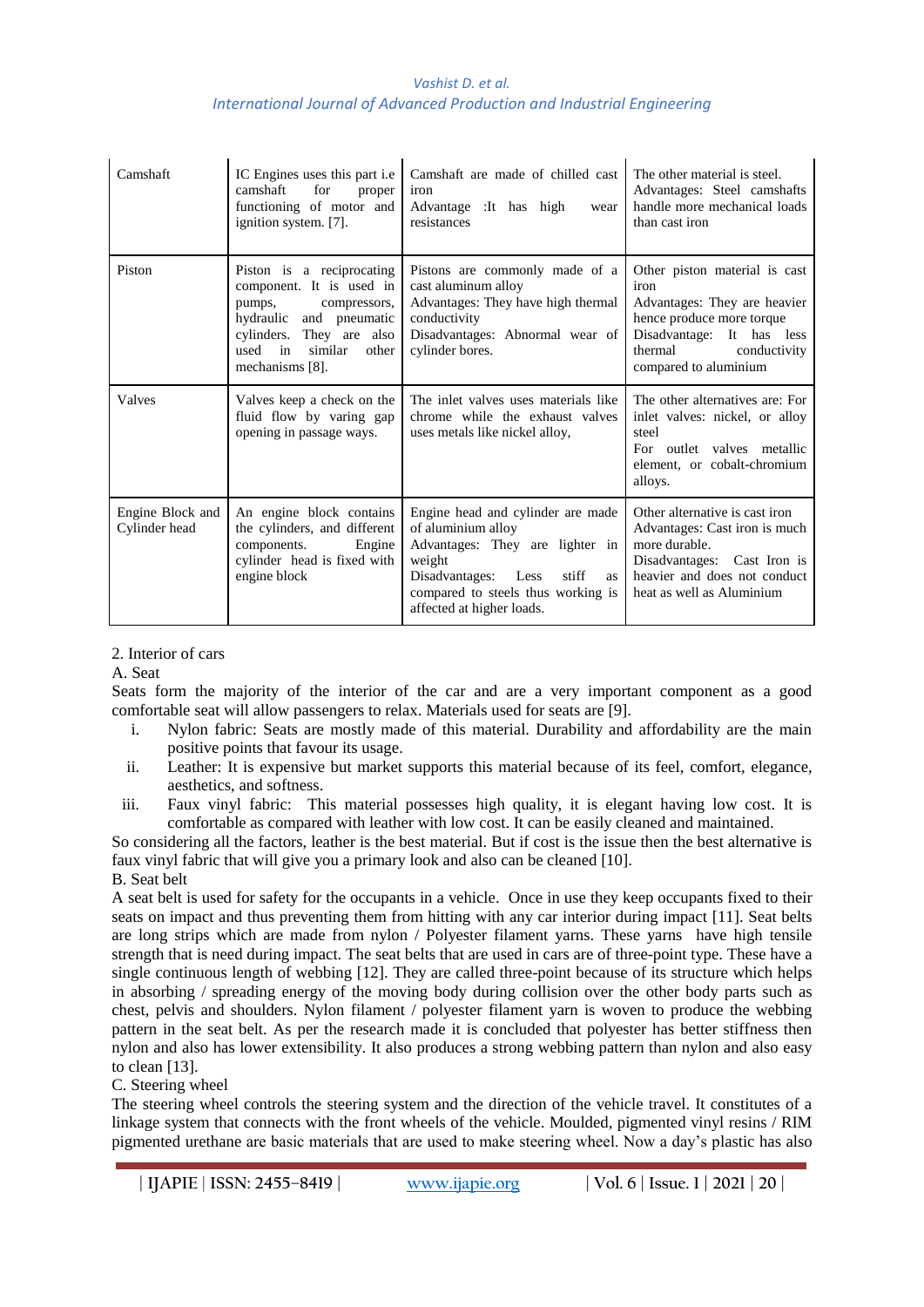#### *Vashist D. et al.*

#### *International Journal of Advanced Production and Industrial Engineering*

emerged as a new material for steering columns. Simultaneous usage of in-mould thermoplastic and metal are used for different steering components. Vinyl resin, Teflon leather are some other materials used for this component [14].

3. Body Panel

Body panels are the outer thin sheet of metal, composite, plastic etc. It's also the sheet that first comes in contact in case of collision so it needs to be shock absorbent and also designed for aerodynamic performance. It is attached to the frame or chassis of the car to form the structure of the car [15]. Parts like a bumper, fenders, doors, roof, cowl panel and valance panel etc forms the complete body panel of any automobile.

For the manufacturing of body panels for a long time the best material has been high grade Steel. This is due to the fact that steel has high ductility and malleability which helps it to not break. It can be easily turn into sheets and also reduce the weight of the car as they are lighter in weight and cheap too [16].

Innovators used alumina in place of steel sheets for making the cars body panel and got impressive results as it improves cars power to weight ratio being lighter than steel and also have higher strength and stiffness.

The newest finding in the field of materials for body panels is the carbon fibre composite. That gives you increased velocity and less drag due to the fact that carbon fibre is too light, it can reduce the weight of the component by up to 30-40%.. It is costly and also can shatter when exposed to high pressure situations [17].

So keeping that in mind the best material for making body panels is steel only. It provides good strength, can be easy to repair and is cheap. If more power to weight ratio is required than aluminium will be the best alternative.

4. Exhaust system

An exhaust system guides the exhaust gases from engine combustion chamber to external environment. This is done through exhaust pipes. Based on the system design the gases has to pass through [18]:

- Engine Components: cylinder head and exhaust manifold
- Energy Saving Device: turbocharger
- Pollution control device: i.e catalytic converter. .
- Noise Reduction system: muffler / silencer.

Table 2 shows characteristics that are required for the exhaust system. Woking temperature variation are shown in the Figure 1.



Figure 1 Temperature variation in exhaust system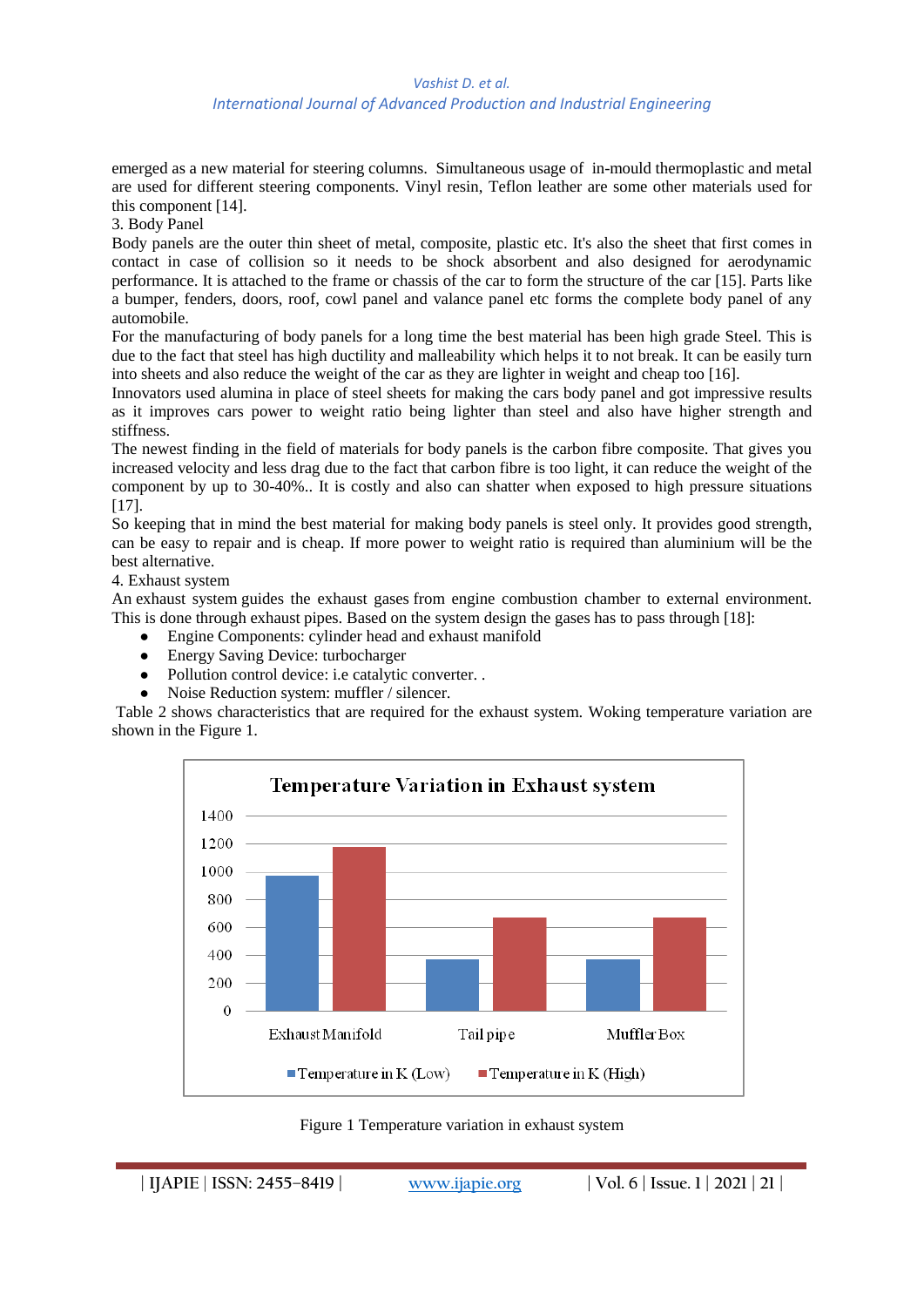| $1.0018$ = $1.00000000$ ; villations to the $0.10000000$ of $0.000000$ |                                                                                           |                                              |                                              |  |
|------------------------------------------------------------------------|-------------------------------------------------------------------------------------------|----------------------------------------------|----------------------------------------------|--|
| Component                                                              | <b>Exhaust Manifold</b>                                                                   | Tail pipe                                    | Muffler Box                                  |  |
| Working temperature                                                    | 973.15 - 1173.15K                                                                         | 373.15 - 673.15K                             | $373.15 - 673.15K$                           |  |
| Characteristic, properties<br>required                                 | Can bear high temperature. High<br>thermal fatigue life.<br>Should be oxidation resistant | Must be oxidation and<br>corrosion resistant | Must be corrosion and<br>oxidation resistant |  |

| Table 2 Necessary characteristics for the exhaust system [19] |  |  |  |
|---------------------------------------------------------------|--|--|--|
|---------------------------------------------------------------|--|--|--|

#### A. Manifold

Exhaust Manifold collects the exhaust gases from the multiple cylinders into one exhaust pipe. The starting points is the exhaust valve (which are inside the engine) while the end point is the inlet of the catalytic converter [20]. Because of the presence of high temperature exhaust gases the temperature in this section is quiet high. The material having high thermal expansion coefficient, can withstand high temperature, strength, and corrosion resistant is used to manufacture this system [21]. The whole exhaust system uses the same material because of the hard / tough conditions.

There are majorly two types of material used for production of manifolds; they are cast iron or stainless steel. The grade of materials used for cast iron manifolds in the industry are FCD500-SM1, FCD500-7A and FCD550-SM1 etc. and stainless steel grades like SUS 429LM, SUS441L etc. These materials are having high melting point and temperature resistant properties. High thermal resistance thus helps the system to withstand cracking [22]. We require light weight material and smooth passage for the application of the exhaust system for reducing the overall weight and easy flow of the exhaust fumes. Advantage of stainless steel is it's easy to weld. Table 3 is a comparative table where in properties of both the materials are compared. The same is explained with the help of figure 2.



Figure 2 Comparative chart for Stainless Steel and Cast Iron

| Table 3 Comparison between stainless steel and cast iron [22]. |  |  |  |
|----------------------------------------------------------------|--|--|--|
|                                                                |  |  |  |

| Material                               | <b>SUS 441L</b>              | <b>FCD500-7A</b>                |
|----------------------------------------|------------------------------|---------------------------------|
| Elongation $(\%)$                      | 38                           | $5 - 7$                         |
| Thermal Expansion $(\mu m/m^{\circ}C)$ | 10.4when T= $(950^{\circ}C)$ | 14.4 when $T=(20-425^{\circ}C)$ |
| Tensile Strength (N/mm <sup>2</sup> )  | 480                          | 420                             |
| Yield Strength (N/mm <sup>2</sup> )    | 270                          | 290                             |
| Hardness [HV]                          | 166                          | 130                             |

**| IJAPIE** | **ISSN: 2455–8419 | [www.ijapie.org](http://www.ijapie.org/) | Vol. 6 | Issue. 1 | 2021 | 22 |**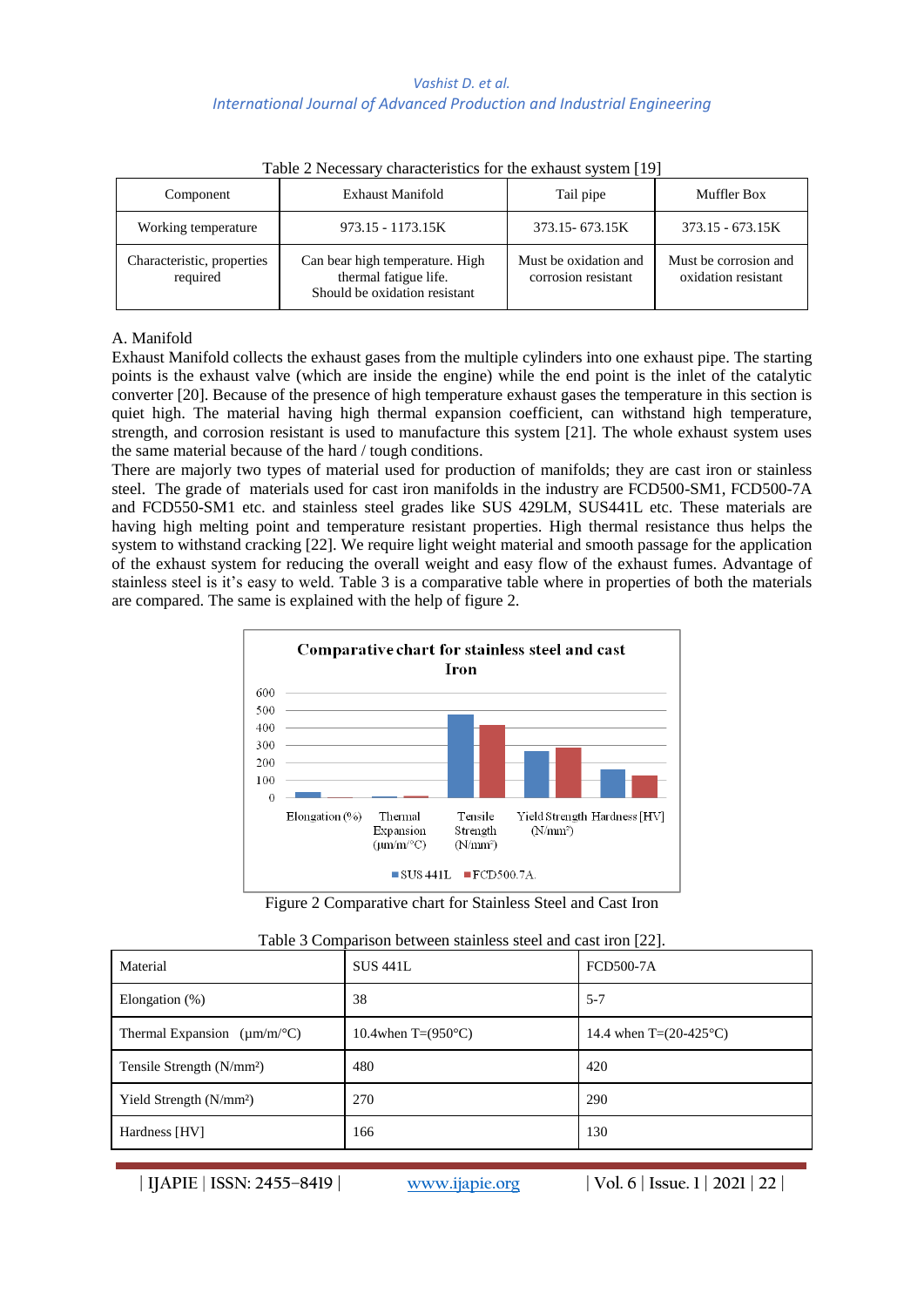Since two alternatives are present the more suitable option will be stainless steel SUS441L as compared to more common cast iron.

### B. Catalytic Converter and muffler Assembly

The converter assembly is an exhaust emission control device that is responsible for reduction of the toxic gases and the pollutants that are produced during the combustion inside the engine. The gases pass through the catalytic converter and the harmful gases are shielded or reacted to make them less dangerous [23]. The muffler is responsible to reduce the vibrations or any kind of noise. The materials used for both of them should provide good thermal properties, corrosion resistance and strength.

Muffler assembly is responsible for noise, vibration and harshness reduction. The muffler assembly consists of endplates, baffle plates, perforated and non-perforated pipes, absorption material (glass wool) and shell [24]. The materials used for these components are mostly stainless steel (it can be of different grades) such as SUH 409L, SUS 436LM, SUS 439L, SUS 436L, SA1D etc. and as we described earlier that properties needed in the exhaust system are mostly same so grades of cast iron does the job. The superior material would definitely be stainless steel.

5. Brakes and Rims

The wheel hub connected with the axle has a brake disc. On the brake disc stationary callipers are mounted. Calipers have brake pads that come in contact with rotating disc, The braking relies on the friction between brake pads and discs. The kinetic energy of the high-speed rotating wheels is converted into a large amount of heat / thermal energy by the application of brakes. Since large heat energy generated has to be dissipated creates requirement on the material having heat dissipation and thermal conductivity of the brake discs.

# A. Brake Disc Analysis

An automotive brake disc also known as rotor is a mechanical part in the brake system that helps in stopping or slowing the speed of the vehicle when it is moving at a certain rpm. Brake disc material can withstand the extreme load at different speed and braking style. It should be able to bear variable temperature, and pressure. As we know rotor has to stop the vehicle so it needs to be made of substance that can bear the high temperature levels generated due to friction and also wear slowly too [3]. Materials that are suited for these criteria are cast iron and alloys of titanium and aluminium. [25]

Following materials are used for the manufacturing of brake disk

- 1. Gray Cast iron (GCI)
- 2. Titanium alloy (Ti-6Al-4v)
- 3. SiC (20 % ) reinforced with aluminium copper alloy (AMC 2)

A comparative chart of properties of material is prepared and is shown as Table 4.

|                         |                                    | 2                                             | 3                                           | 4                                | 5                                                     |
|-------------------------|------------------------------------|-----------------------------------------------|---------------------------------------------|----------------------------------|-------------------------------------------------------|
| Properties<br>Materials | Friction<br>coefficient<br>$(\mu)$ | Specific<br>heat<br>constant, Cp<br>(KJ/Kg.K) | Specific<br>Gravity<br>(Mg/m <sup>3</sup> ) | Compressive<br>Strength<br>(mPa) | Wear rate<br>$(x10^{-6}$ mm <sup>3</sup> /<br>$N/m$ ) |
| AMC <sub>2</sub>        | 0.44                               | 0.92                                          | 2.8                                         | 761                              | 2.91                                                  |
| <b>GCI</b>              | 0.41                               | 0.46                                          | 7.2                                         | 1293                             | 2.36                                                  |
| Ti-6Al-4V               | 0.34                               | 0.58                                          | 4.42                                        | 1070                             | 246.3                                                 |

| Table 4 :- Properties of the selected material for brake disc.[26-28] |  |  |
|-----------------------------------------------------------------------|--|--|
|-----------------------------------------------------------------------|--|--|

Scaled value chart is prepared to find out the performance index of the material for selection for best suitable material and is shown in table 5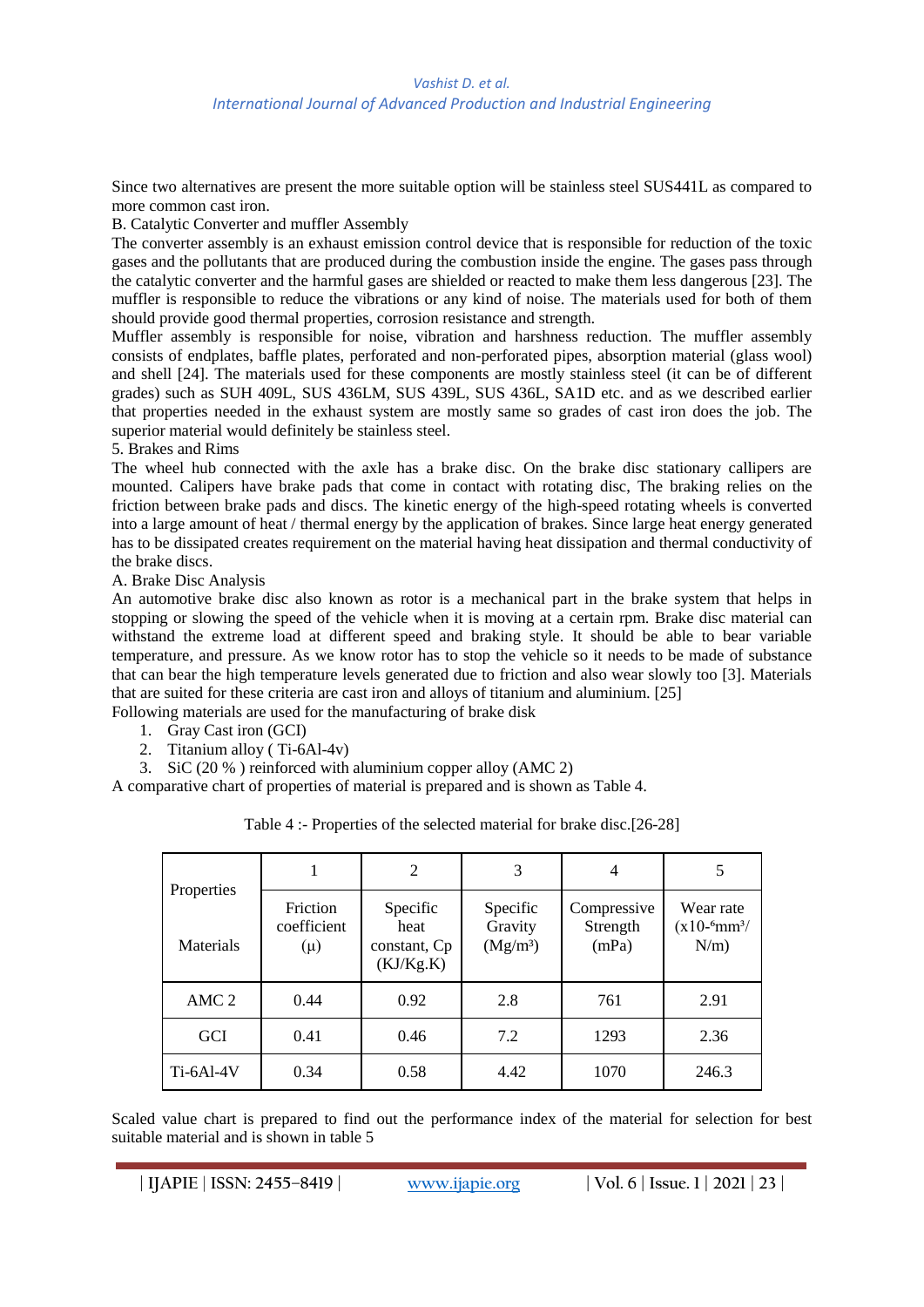| <b>Scaled Properties</b> |     |    |    |    |      |                                 |
|--------------------------|-----|----|----|----|------|---------------------------------|
| Materials                |     | 2  | 3  | 4  | 5    | Performance<br>index $(\gamma)$ |
| AMC 2                    | 100 | 94 | 96 | 59 | 81   | 88.6                            |
| Ti-6Al-4V                | 77  | 59 | 61 | 82 | 0.96 | 49.5                            |
| GCI                      | 93  | 47 | 38 | 99 | 100  | 81.0                            |

Table 5 Scaling for calculating performance index [25].

Performance index indicates how well work is meeting its defined goal, here of making a brake disk. it shows the technical ability of the substance not keeping in mind the cost of the product. Hence it can be concluded that AMC 2 is the best suitable material for the manufacturing of brake discs because of properties like low density and high thermal conductivity. Also it reduces the weight almost by 50% as compared to that with gray cast iron. Cast iron is still the most widely used material for brake discs because of its easy availability and dependability. AMC 2 is still new for mass production and is mainly tested in the labs.

### B. Brake pads

The brake pad is connected to the hub with the help of callipers that hold them in one position. Its function is to slow the vehicle by pressing against the rotor that transforms the motion or kinetic energy into heat energy that is taken away by the rotor and released in the atmosphere [29].

Suitable material should be able to withstand the high temperature [30] wears less. In India the organic based brake pad material used is asbestos. Its properties include long life, good heat resistance and less cost. In developed nations it is not used because of the presence of asbestos dust. It is very harmful for health and also has tendency to lose grip when overheated. So considering the health related issue the best material can be ceramic brake pad. Ceramic is the newest material for brake pads it is expensive but have a long life. It works well in overheat condition and are less noisy. Only drawback is they take time to warm up. Less costly alternative includes semi metallic brake pad [31].

### C. Wheel Rim

A wheel rim can be defined as an outer edge or part of the wheel that helps in holding the tire. It is a circular design that forms the outer structure of the wheel. The inside edge of the tire is mounted on this outer structure. They must be strong enough to hold the total weight of the vehicle and should be light enough to lower the weight below the suspension or unsprung weight to be as minimum as possible [32].

Nowadays the most common material for the production of rims is aluminium because it full fills all requirements as mentioned above. The types used commonly are aluminium 6061 & aluminium 6066 When same specification of both the materials of rims and considered and after simulate the different properties identified are compared in table 6.

| <b>Test Performed</b>      | Aluminium 6061                                                    | Aluminium 6066                                      |
|----------------------------|-------------------------------------------------------------------|-----------------------------------------------------|
| <b>Total Deformation</b>   | Deformation seen is 0.66057 mm                                    | Deformation<br><b>1S</b><br>seen<br>0.061716mm      |
| <b>Stress Distribution</b> | <b>Distribution</b><br>23.24<br>seen<br><sup>is</sup><br>$N/mm^3$ | <b>Distribution</b><br>seen<br>1S<br>$23.193N/mm^3$ |
| <b>Strain Distribution</b> | Distribution seen is 0.00031                                      | Distribution seen is 0.00029                        |

Table 6:- Comparison of aluminium 6061 and 6066 in solid works [33]

**| IJAPIE** | **ISSN: 2455–8419 | [www.ijapie.org](http://www.ijapie.org/) | Vol. 6 | Issue. 1 | 2021 | 24 |**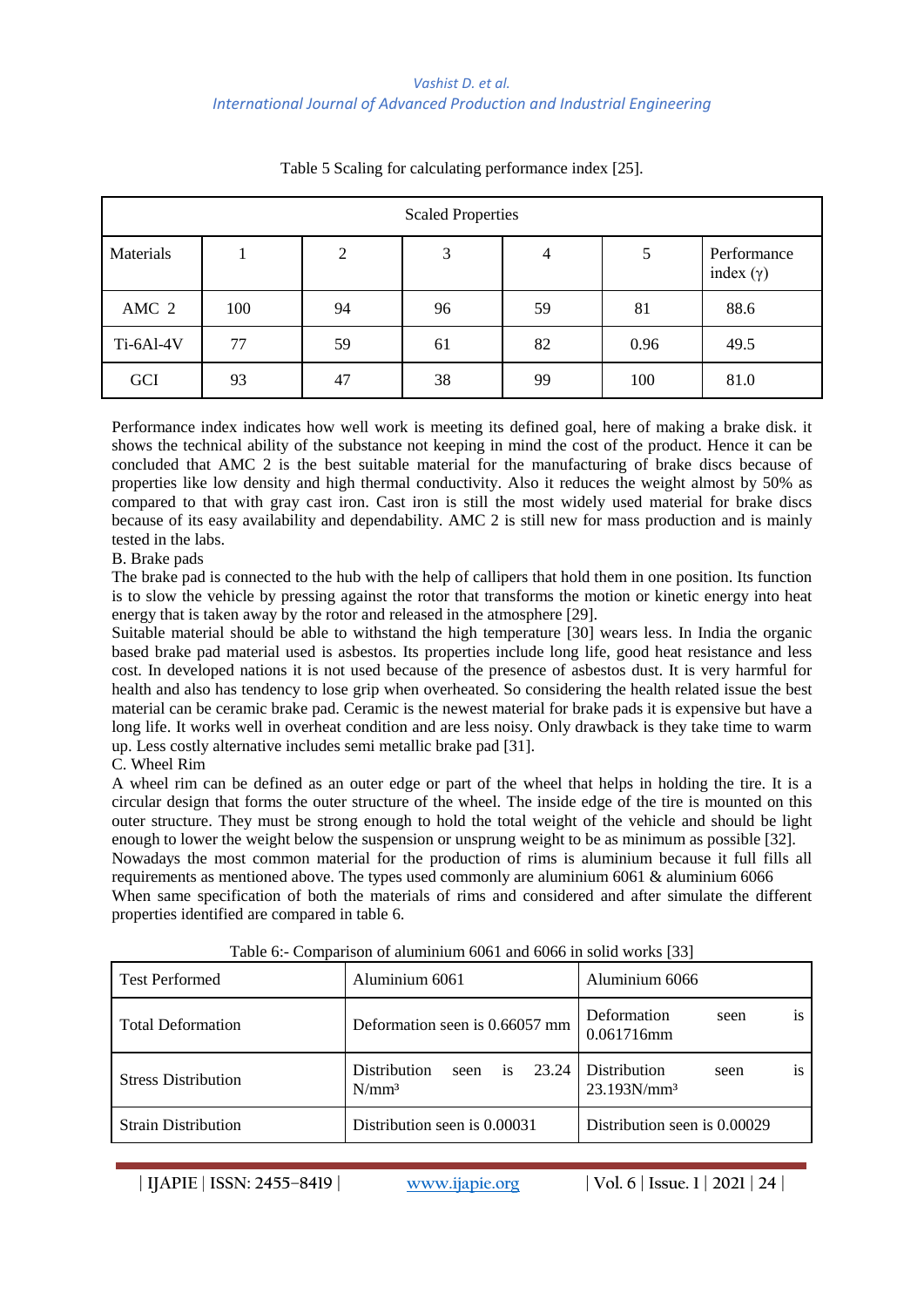The experiment carried in the CAD and CAE program indicates that aluminium 6066 and 6061 have gone through same stress, when similar conditions were applied [34]. Results were satisfactory. So it basically ends up on their availability in abundance. That's why the researcher has chosen aluminium 6061 as it is available in large quantities and also cheaper than the other alternative.

#### III. CONCLUSION

Through this review paper, analysis of different materials used for auto parts is made. Materials that are used in manufacturing of the components are metal, alloy, composite, or a fibre. Based on analysis suggestions were made for selection of materials for different parts based on their points of usage different stresses faced by the component while in use. Review made gives scope for replacement of existing material with new smart materials developed. Most automobile industries use material that meets the requirement of Auto Industry production standards. As the market is going more towards budget-friendly products like daily use cars, industry is also taking care by the use of metal and fibres that behaves in a similar way like steel, polyester, leather, etc.

#### REFERENCES

- [1]. H. Nguyen, "Manufacturing Processes and Engineering Materials Used in Automotive Engine Block," Material Science Engineering Section. B 250, (2005) 11–23.
- [2]. K.Vengatesvaran, N.Prithiviraj, N. Periyasamy, "Thermal Analysis and Material Optimization of Piston in IC Engine," IJARIIE Vol-4 Issue-3 (2018) 153-170.
- [3]. A. V. Adedayo, "Effects of the addition of iron (Fe) filings to green molding sand on the microstructure of grey cast iron," J. Brazilian Soc. Mech. Sci. Eng., vol. 32, no. 2, (2010) 171–175.
- [4]. D. Anantha Padmanaban and G. Kurien, "Silumins: The automotive alloys," Adv. Mater. Process. vol. 170, no. 3, (2012), 28–30.
- [5]. G. Chirita, D. Soares, and F. S. Silva, "Advantages of the centrifugal casting technique for the production of structural components with Al-Si alloys," Mater. Des. vol. 29, no. 1, (2008) 20–27.
- [6]. José Ramón Serrano , Ricardo Novella and Pedro Piqueras "Internal Combustion Engines" (2019).
- [7]. M.Shobha, "Analysis of Cam Shaft in Automobiles Using Different Materials" International Journal of Engineering Science and Computing, (2016)
- [8]. Aqeel Ahmed, M. S. Wahab, A. A. Raus, K. Kamarudin, Qadir Bakhsh and Danish Ali, "Mechanical Properties, Material and Design of the Automobile Piston: An Ample Review", Indian Journal of Science and Technology (2016).
- [9]. M Grujicic, B Pandurangan, G Arakere, WC Bell, The, X Xie "Seat-cushion and soft-tissue material modeling and a finite element investigation of the seating comfort for passenger-vehicle occupants" Material and design 30 (10), (2009), 4273-4285.
- [10]. History of Car Seat Padding: European Association of Manufacturers of Molded Polyurethane Parts for the Automotive Industry. (2014). Web site: http://www.euromoulders. org/polyurethane-foam/history-of-car-seat-padding.
- [11]. Peicheng Shi, Zengwei Xu "Analysis of seat belt anchorage strength for vehicles" IOP Conference Series: Materials Science and Engineering (2018) 301 (1), 012127.
- [12]. Ung, W., Hardcastle, J. M. "Textiles in automotive engineering. Woodhead Publishing Limited (Oxford), (2001). 137- 150.
- [13]. Jain, Siddharth, Vidit Aggarwal, Mohit Tyagi, R. S. Walia, and Ramakant Rana. "Development of aluminium matrix composite using coconut husk ash reinforcement." In International conference on latest developments in materials, manufacturing and quality control (MMQC-2016), pp. 12-13. 2016.
- [14]. Haiben Ning, Gregg M Janowski, Uday K Vaidiya, George Husman, "Composite structures" 80(1), (2007) 82-91.
- [15]. Lars troive , pawel Balon, Andrzej Świątoniowski, Thomas Mueller, Bartłomiej Kiełbasa "Springback compensation for a vehicle steel body panel" International Journal of Computer Integrated Manufacturing 31 (2), (2017) 152-163.
- [16]. Jidoshayo K Fukui Zairyo Kagaku "Application of aluminium for automobile" Journal of the Materials Science: Society of Japan 34 (1997).
- [17]. Jianfeng Wang, Chengyang Shi, Na Yang, Haonan Sun, Yiqun Liu, Baoyu Song "Strength, stiffness, and panel peeling strength of carbon fiber-reinforced composite sandwich structures with aluminum honeycomb cores for vehicle body", Composite Structures 184, (2018) 1189-1196.
- [18]. Ikpe Aniekan E., Orhorhoro Ejiroghene Kelly, Gobir Abdulsamad, "Engineering Material Selection for Automotive Exhaust Systems Using CES Software" ,International Journal of Engineering Technologies-IJET Vol.3, No.2, (2017).
- [19]. Y. Inoue and M. Kikuchi, "Present and future trends of stainless steel for automotive exhaust system", Nippon Steel Technical Report No. 88, (2003).

**| IJAPIE** | **ISSN: 2455–8419 | [www.ijapie.org](http://www.ijapie.org/) | Vol. 6 | Issue. 1 | 2021 | 25 |**